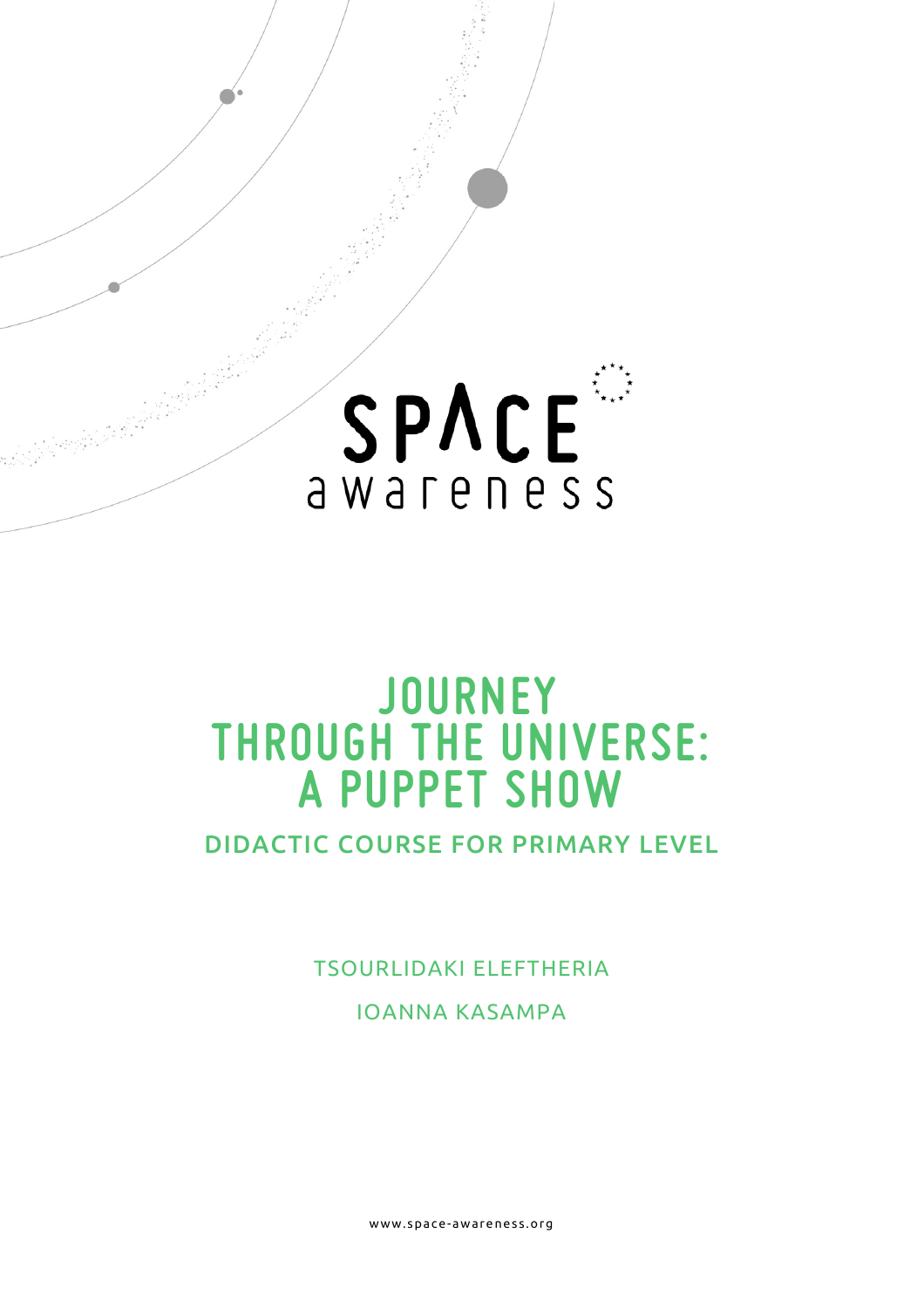**Curriculum topic**: Universe basics

**Category**: Our Wonderful Universe

**Keywords**: Solar system, Mercury, Venus, Earth, Mars, Jupiter, Saturn, Uranus, Neptune

**Age range:** 8–10, 10–12, and 12–14 years

**Education level:** Primary

**Language**: English

#### **Students' prior knowledge:** The names of the planets

**Didactical hours:**  11 didactical hours

Orientation-Conceptualisation: 1 did. hour

Investigation: 6 did. hours

Conclusion: 2 did. hours Discussion: 2 did. hours

# **BRIEF DESCRIPTION**

Students stage a puppet show called A journey through the Universe to present to the public the wonders of the Universe as well as the importance of collaboration.

# **EDUCATIONAL OBJECTIVES**

- Cognitive Objectives (Types of Knowledge): Factual, Conceptual, Procedural, Metacognitive
- Cognitive Objectives (Processes): To think critically and creatively
- Affective Objectives: To form and follow a system of values
- Psychomotor Objectives: To adapt and perform creatively

### **STEPS**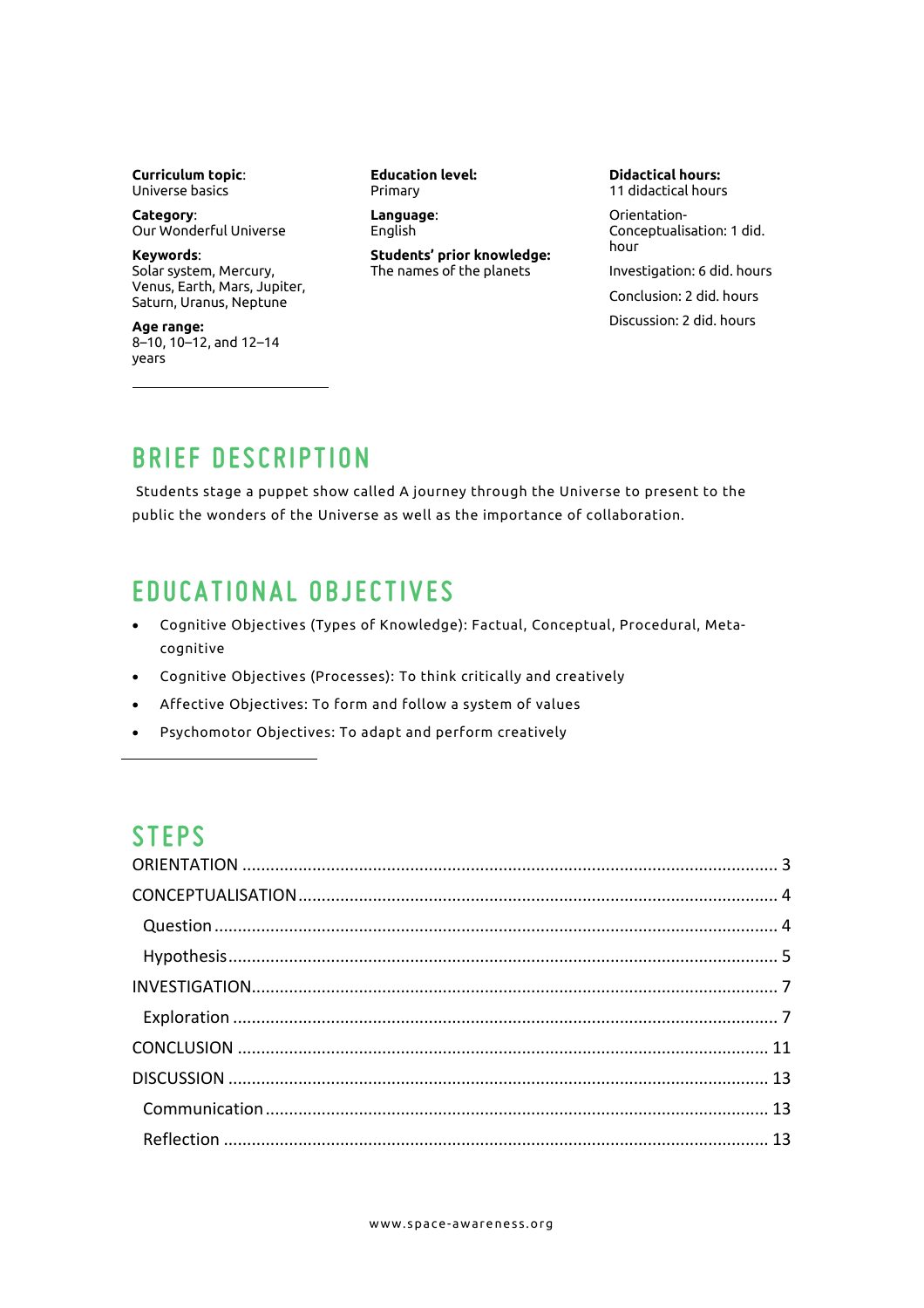

# <span id="page-2-0"></span>**ORIENTATION**

Show your students a video like the following:

[https://www.youtube.com/watch?v=Ufl\\_Nwbl8xs](https://www.youtube.com/watch?v=Ufl_Nwbl8xs) (Length, 6.30 minutes), and as they watch, initiate a discussion.

"Wouldn't it be amazing to be able to travel around our Universe?

Can you imagine all the wonderful things that we would see?

If you could pick any celestial object to have a closer look at, which would it be?"

Try to spark students' interest in informing younger students about the wonders of our Universe.

"Wouldn't it be great if we could introduce all these amazing objects to younger students who don't know about them yet?

How do you think you can introduce our wonderful Universe to young pupils?"

Guide your students towards the idea of creating a theatrical play, a shadow theatre show, or a puppet show. The idea is to create a multifaceted project that not only involves communication of information about the Universe but also promotes collaboration and teamwork.

#### **EXTRA GUIDELINES**

#### **Use of ICT tools**

Students often do not like long talks. Try to be as creative as possible and include exciting materials in your initial presentation so you can provoke their curiosity. For your initial presentation, you can use

- Online videos (YouTube, TED, Teacher Tube)
- Images and interactive images (Picasa or Flickr)

Try searching online for videos and images. You may also wish to create your own images in order to make a more personalised presentation.

#### **Tips for a diverse classroom**

- Invite all students to contribute to class discussions even if they don't know the right answers. Ask them what points they found confusing.
- Invite them to speak. The sense that they are welcome to speak without being put on the spot can be a strong inducement to participate.
- Give students time to answer and be sure to pay as much attention to the hesitant ones as to others.

#### **Main skills involved**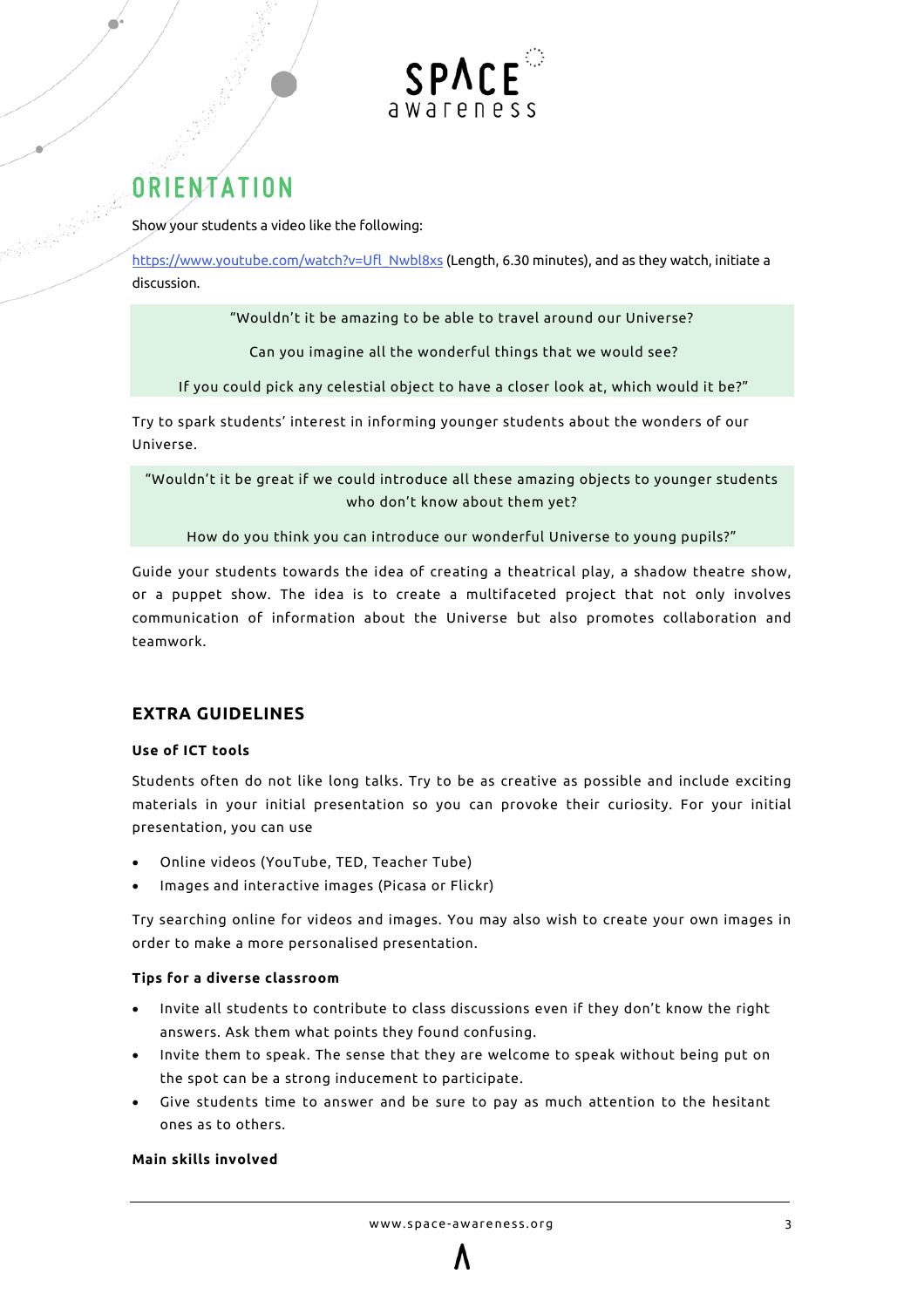

- Active listening Paying complete attention to the teacher while he/she is presenting the problem statement and aphorism and to other students' ideas about how to solve the problem. -
- Speaking Speaking their minds on each problem/aphorism and pointing out key points of the problem that may lead to a solution.

# <span id="page-3-0"></span>**CONCEPTUALISATION**

The idea is to create a multifaceted project that not only involves the communication of information about the Universe but also promotes collaboration and teamwork. To this end, try to guide your students towards script ideas that celebrate collaboration. For example, consider scripts where two astronauts of different cultures or a human and an alien go on an adventure in space. Have a look at this video that focusses on different cultures working together<https://youtu.be/nCLGQL5OzN4?t=1h19m9s> (From point 1:19:09 onwards).

The guidelines relate to designing a puppet show for young students. Consider involving the following in your puppet show:

- − Information about the Universe (planets, stars, galaxies, nebulas, black holes, and neutron stars)
- − Global citizenship
- − Art and the Universe

#### <span id="page-3-1"></span>**Question**

"In order to start designing our puppet show, what are the main parameters we need to decide on?"

In this part, students need to think about the main aspects of the show. In order to start designing their show, they need to make decisions on the following issues:

- The heroes of the story;
- The idea of the story (scenario);
- The celestial objects that will be involved in the show.

Based on these, the students will later need to decide on the dialogues and the set they will use. At this point, you can create a Padlet entry in order to organise the activities of your class.

| padlet                                                                          |                  |                           |  |  |
|---------------------------------------------------------------------------------|------------------|---------------------------|--|--|
| ELEFTHERIA TSOURLIDAKI<br><b>Puppet Show</b><br>Made with a taste for adventure |                  |                           |  |  |
| <b>Our Heroes</b>                                                               | <b>Our Story</b> | Objects we will introduce |  |  |
|                                                                                 |                  |                           |  |  |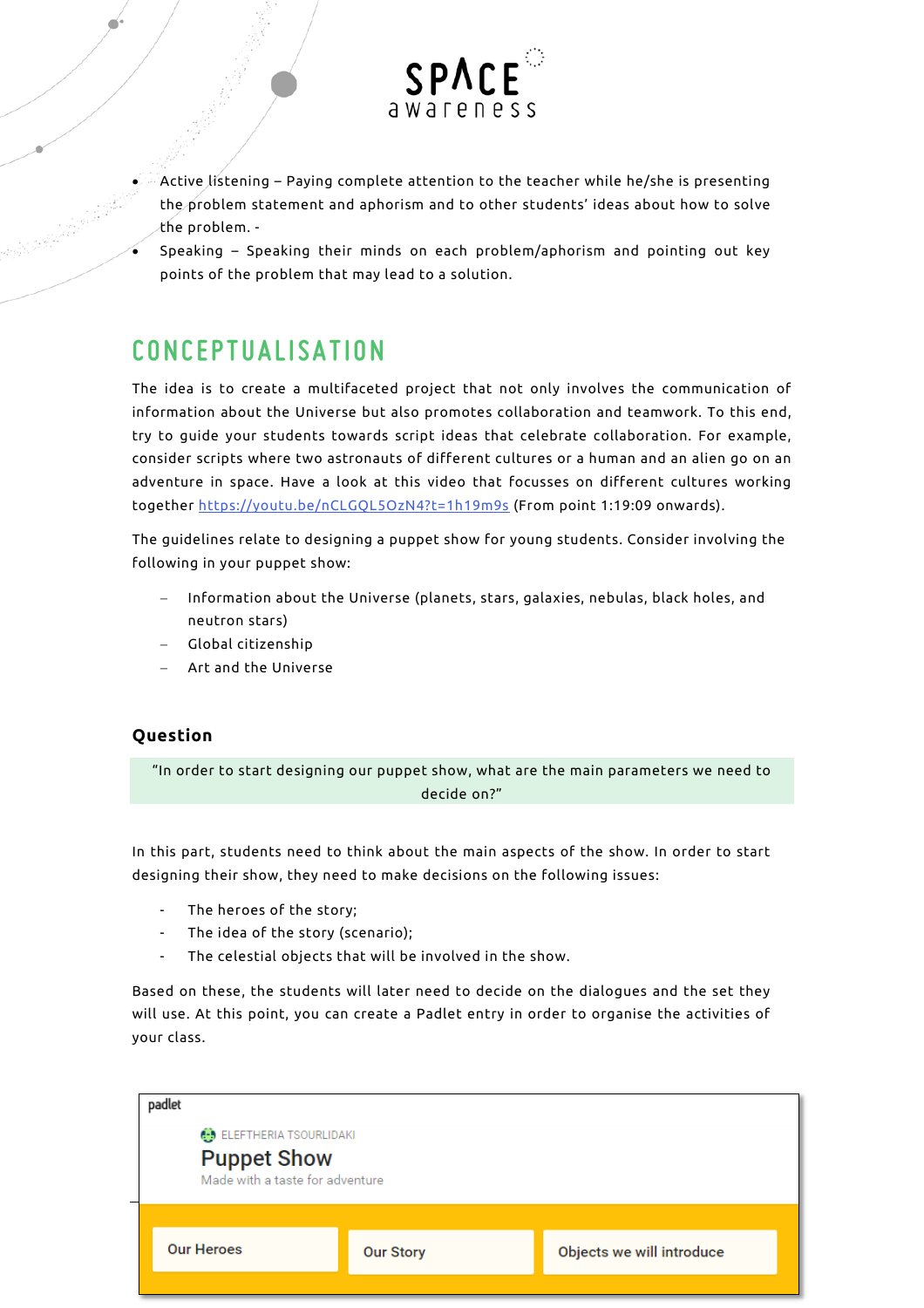

Before finishing this part, ask your students to do a little homework. Ask them to think about whom they would want as the heroes of their puppet show as well as what the story could be. Encourage them to find inspiration in movies and comics.

#### <span id="page-4-0"></span>**Hypothesis**

Initiate a discussion so students can present their ideas. During this phase, the class has to finalise the story of the puppet show, the heroes, and the objects introduced.

| padlet                                                                                     |                                          |                                                   |
|--------------------------------------------------------------------------------------------|------------------------------------------|---------------------------------------------------|
| <b>(-)</b> ELEFTHERIA TSOURLIDAKI<br><b>Puppet Show</b><br>Made with a taste for adventure |                                          |                                                   |
|                                                                                            |                                          |                                                   |
| <b>Our Heroes</b>                                                                          | <b>Our Story</b>                         | Objects we will introduce                         |
| Lilo - The Alien                                                                           | Lilo's spacecraft crashes near           |                                                   |
| Gabriela - A little girl from Brazil                                                       | Gabriela's home. Gabriela helps Lilo fix | Sun                                               |
|                                                                                            | his spaceship and Lilo decides to grant  | Earth                                             |
|                                                                                            | her a wish to thank her.                 | Venus                                             |
|                                                                                            | Gabriela ask Lilo to take her on a       | Mars                                              |
|                                                                                            | journey through our Galaxy.              | Comet 67P/Churyumov-Gerasimenko (Rosetta mission) |
|                                                                                            | Lilo and Gabriela go on a trip around    | A black hole                                      |
|                                                                                            | our Galaxy.                              | a neutron star                                    |
|                                                                                            |                                          | Our Galaxy                                        |
|                                                                                            |                                          |                                                   |

#### *Heroes*

Encourage your students to pick heroes from different cultural backgrounds so as to promote the idea of global citizenship and collaboration. Make sure that not all heroes are of the same gender. In addition, as this is going to be a puppet show for students, it would be fun to add some fictional features to it, like superpowers. At a later stage, you can use any superpowers the students mention to discuss physical phenomena and check for misconceptions.

> "Who are going to be the heroes of our story? What do they look like? Where do they come from? Do they speak the same language? Do they have any superpowers?"

#### *Story*

Guide your students to create an engaging and appealing story. Unexpected turns of events, funny lines, and interactions with the audience are always nice features.

"What is our story going to be?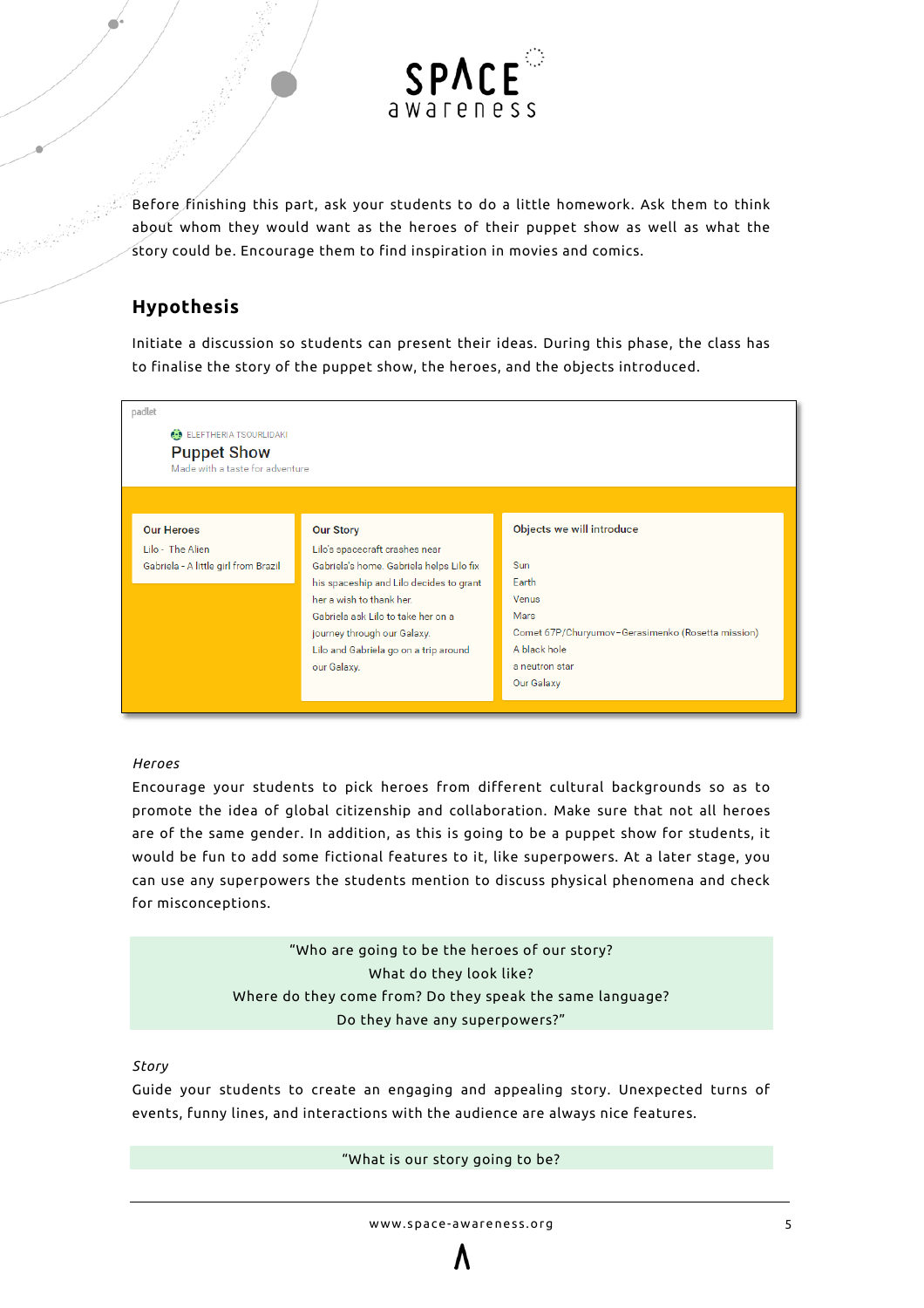

Are our heroes going to journey into the Universe? Does something unexpected happen to them? How do they deal with it? How about we give a little role to the audience as well?"

#### *Objects introduced*

ية من المستقبل المستقبل المستقبل المستقبل المستقبل المستقبل المستقبل المستقبل المستقبل المستقبل المستقبل المست<br>المستقبل المستقبل المستقبل المستقبل المستقبل المستقبل المستقبل المستقبل المستقبل المستقبل المستقبل المستقبل ا<br>

Try to include in your story as many celestial objects as possible. You can use the images from the *Images* folder as inspiration for the students.

"Which celestial objects do we want to include in our puppet show?"

#### **EXTRA GUIDELINES**

#### **Use of ICT tools**

In this part of the activity, you can use the Padlet [\(http://padlet.com/\)](http://padlet.com/) tool as an online blackboard to write down the parameters the students suggested or a drawing programme such as Paint. You can also use a projector and type the ideas the students mention or to show their drawings.

• <https://youtu.be/nCLGQL5OzN4?t=1h19m9s>

Inspiration for students on deciding the story and heroes of the puppet show.

- [http://www.esa.int/SPECIALS/Kids\\_Comic/](http://www.esa.int/SPECIALS/Kids_Comic/)
- <http://www.esa.int/esaKIDSen/index.html>

#### **Tips for a diverse classroom**

- Encourage everyone to express views and concerns. If you wish to check if some concepts are clear to some students, direct your question to the entire class and not just those to whom you think the question applies.
- Including the idea of an alien helping out the astronaut and the two of them becoming friends could be a nice way of showing how people from different cultures can be friends and collaborate.

#### **Main skills involved**

- Critical thinking Using logic and reasoning to identify the concepts involved, provide preliminary explanations and hypotheses, and map approaches to problems.
- Use of science Referring to previous knowledge and scientific rules related to the subject.
- Systems evaluation Identifying the variables involved in the problem and the relationships between them so as to make a rational hypothesis.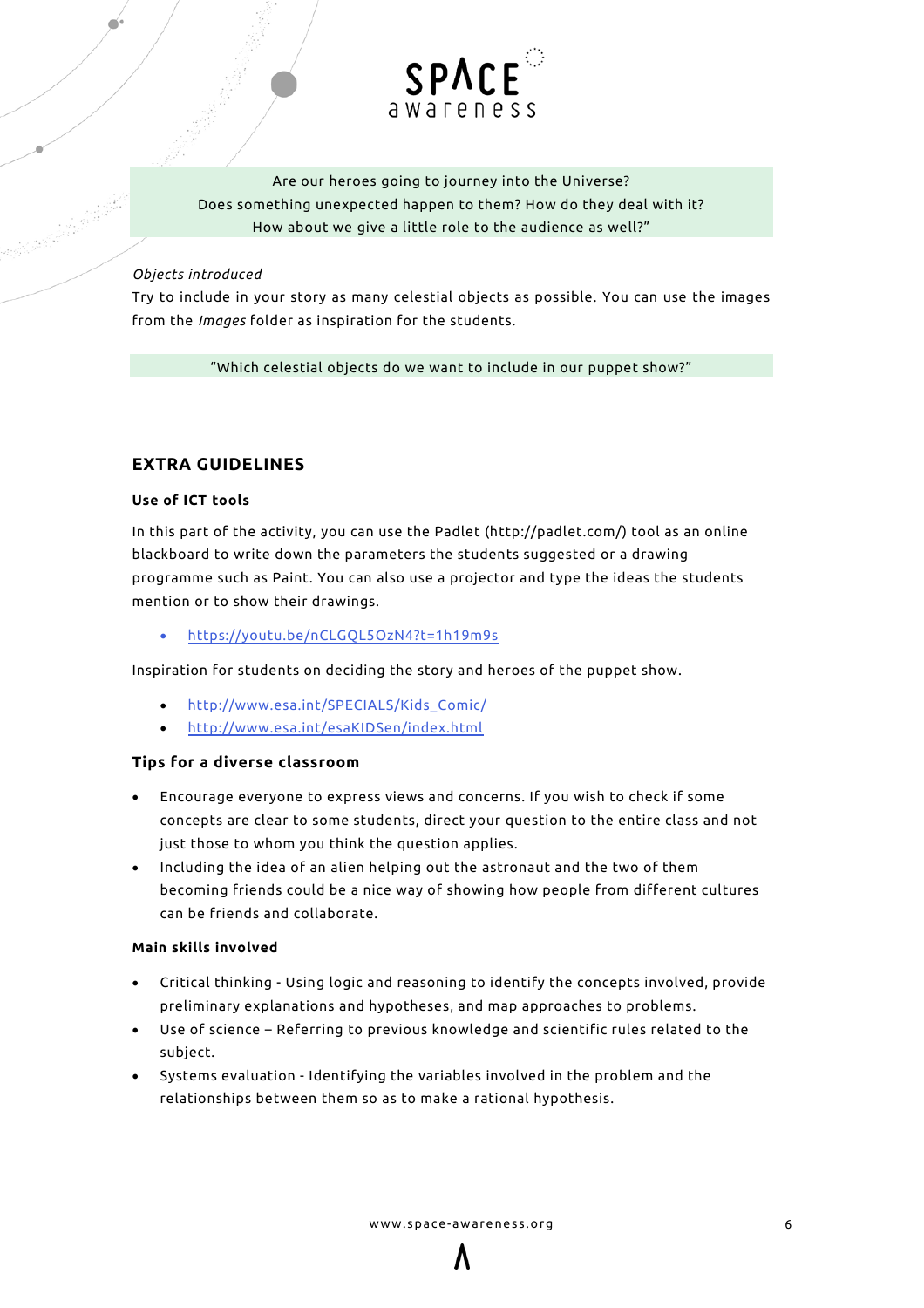

# <span id="page-6-0"></span>**INVESTIGATION**

#### <span id="page-6-1"></span>**Exploration**

Once the story, heroes, and objects are finalised, it is time to think about how to build the show. In the exploration phase, students brainstorm and explore ways of presenting their puppet show. Students will have to think about

- what puppets they want to use (maybe they want to make their own)
- the set of the puppet show
- the materials they will have to use for the puppets and set
- music and other miscellaneous things

You can choose to divide the class into groups either at this point or at a later stage. Either way, make sure all students are involved in searching for information about the objects. When assigning roles, make sure they are in accordance with the character of each student.

"Let's learn a few things about the objects we have to investigate. Go online and search for the basic characteristics of your objects.

What information would you choose to include in your play? Which pieces of information are most useful for our play?

How would you like to present them in your play?

How could this object interact with your main character?"

Students are going to need a lot of guidance here in order to choose the correct information and filter to find out which is the most important to their play. Consider what is really important for students to learn and guide them in that direction. Remember to avoid the trap of sticking to the basics (size, distance, age, etc.) and focus on what is really exciting and worth remembering and mentioning. For example, explore how important the Sun is to Earth, the fact that we are all made of stardust, and the extreme phenomena that occur in a black hole.

In order to make your play appealing, encourage students to use comparisons and symbolism. In additions, students can make use of different materials and tools that stimulate the senses (textures, colours, and music). For example, in order to build the Sun for their set, they can use bubble wrap to show that the Sun's surface is very hot (to mimic boiling) and paint it yellow, orange, and red. Make sure that the sets or scenario is not creating any misconceptions. For example, there can't really be an alien in our Solar System,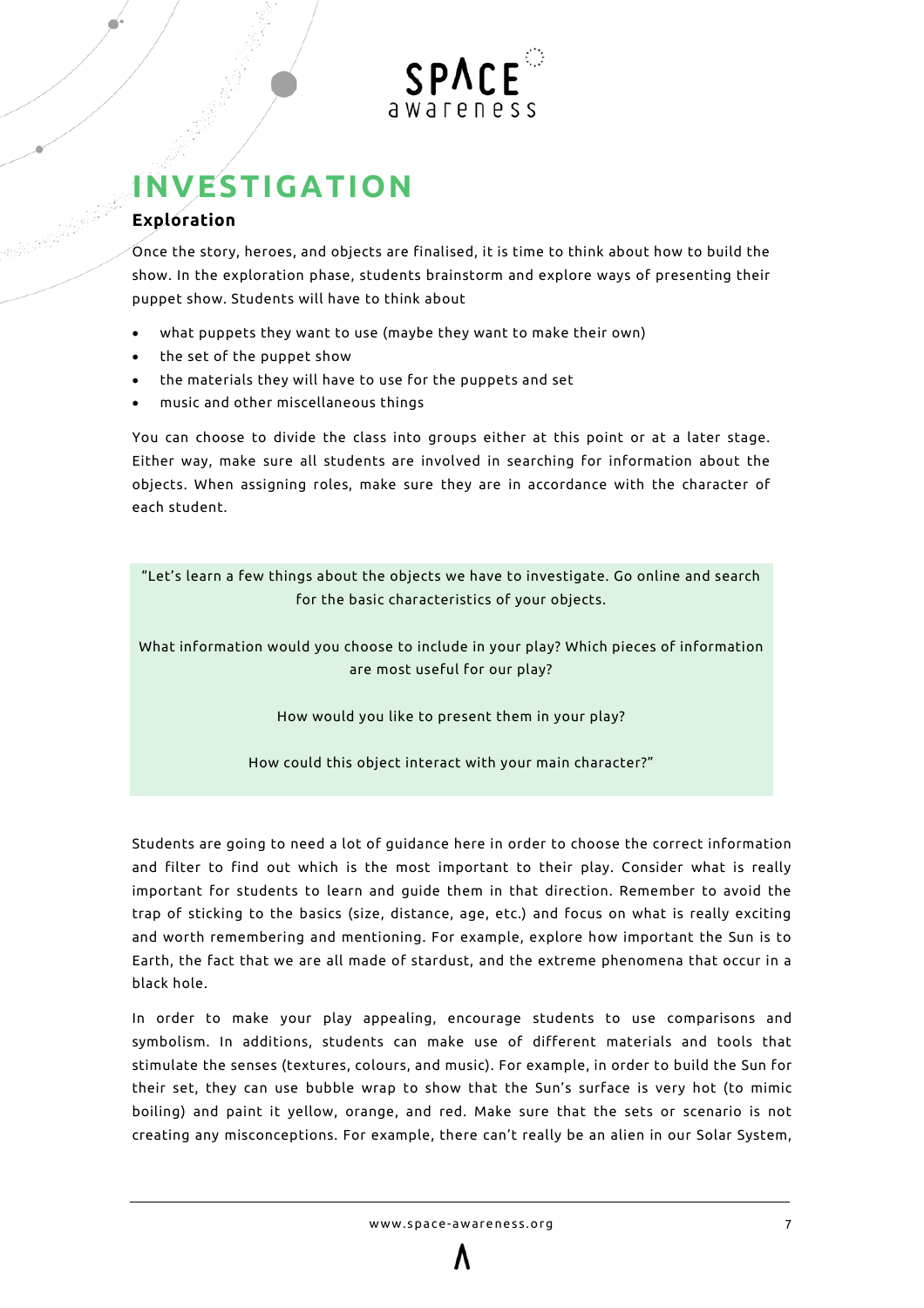

right? For any imaginary elements you introduce in the play, it needs to be made clear that they are fictional (a narrator could be useful for this).

Ensuring the correct scales of objects is one point that may need special attention. If it is difficult to make the objects in the right scale, you can make them all in the same size and make sure you mention this before, during, or after the play.

Students need to interact with each other while they are working on the research and share ideas in order to come to final results. Make sure that all students are involved in the search for information and that they speak their minds. By the end of this part, students need to have finished their research on the objects they will present. They also need to have finalised the brainstorming on how to build their set, puppets, and scenario based on the information they have collected.



#### **EXTRA GUIDELINES**

#### **Use of ICT tools**

 $\blacksquare$ 

a a filim a farka a farka a farka a farka a farka a farka a farka a farka a farka a farka a farka a farka a fa<br>Tagairtí

Building puppets

- <http://www.wikihow.com/Make-Puppets>
- [http://www.kidspot.com.au/things-to-do/activities/activity-ideas-and-printables/5-fun](http://www.kidspot.com.au/things-to-do/activities/activity-ideas-and-printables/5-fun-puppets-to-make)[puppets-to-make](http://www.kidspot.com.au/things-to-do/activities/activity-ideas-and-printables/5-fun-puppets-to-make)

DIY Galaxy and Nebulas in a jar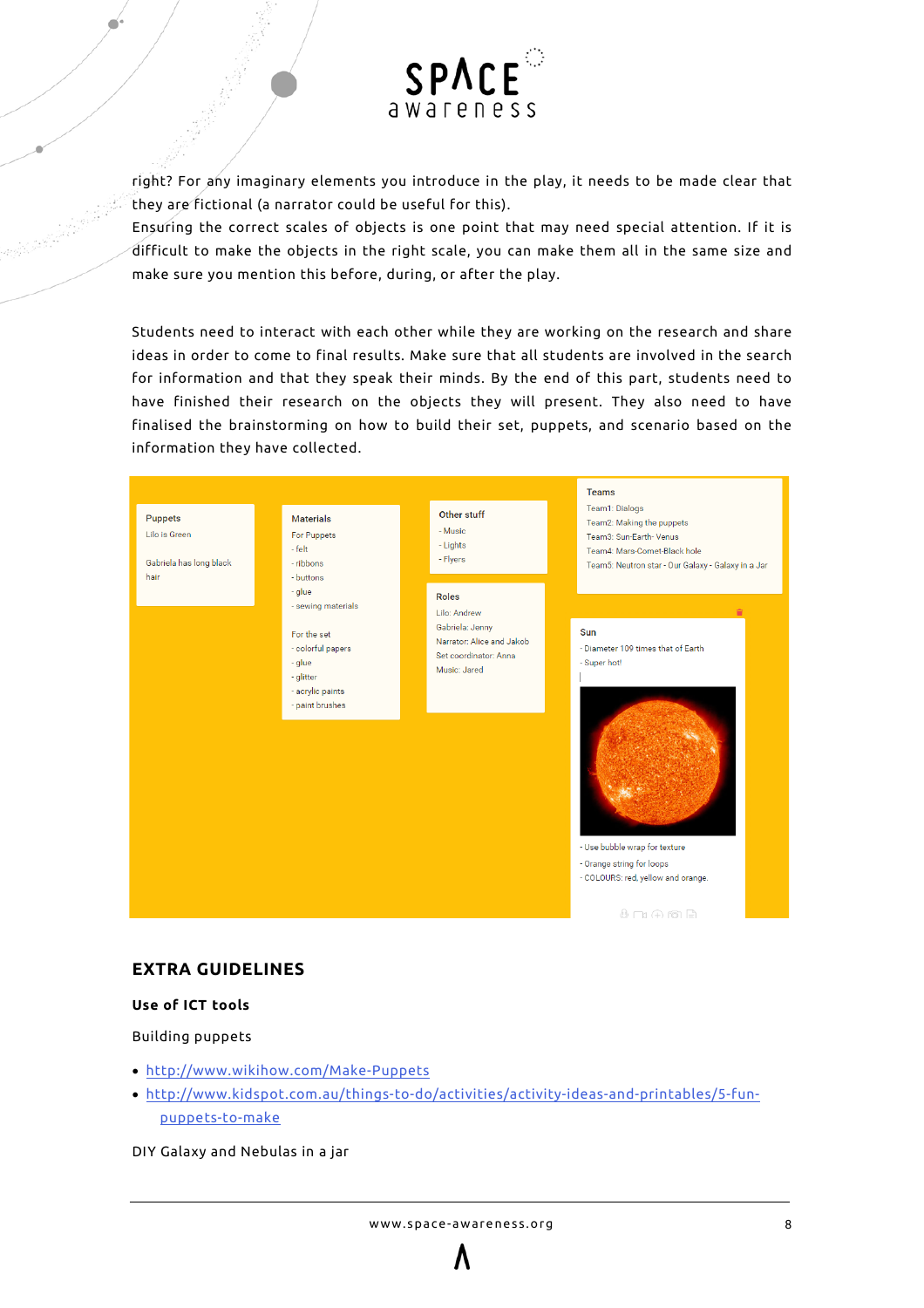

- <https://www.youtube.com/watch?v=-cK0ymM5azE>
- <https://www.youtube.com/watch?v=0WwtI-zeW3Q>
- <http://www.momdot.com/diy-nebula-jar-instructions/>

#### Comets

• <http://www.kiwicrate.com/projects/Foil-plus-Ribbon-equals-Comet/502>

#### Constellations

• <http://www.nanowerk.com/news2/space/newsid=33670.php>

#### Galaxies

- <https://www.esa.int/esaKIDSen/Starsandgalaxies.html>
- <http://www.space.com/15947-milky-andromeda-galaxies-collision-simulated-video.html>

#### Moon

- <http://www.schoolsobservatory.org.uk/activ/moonsaic>
- <http://www.space-awareness.org/en/activities/1408/meet-our-neighbours-moon/>

#### Sun

• <http://www.space-awareness.org/en/activities/1308/meet-our-neighbours-sun/>

#### Nebulas

• <http://www.space.com/8059-truth-photos-hubble-space-telescope-sees.html>

#### Planets

- [http://www.iceagenow.com/Solar\\_System\\_Relative\\_Size.htm](http://www.iceagenow.com/Solar_System_Relative_Size.htm)
- <https://www.esa.int/esaKIDSen/Planetsandmoons.html>

#### Stars

- <https://lcogt.net/education/starinabox/>
- <http://www.mrsgeology.com/hertzsprung-russell-diagram/>

#### Simulation for motion in our Solar System

- http://earthexplorer.usgs.gov/
- https://www.google.com/earth/
- http://soho.nascom.nasa.gov/gallery/
- http://sciencenetlinks.com/interactives/messenger/psc/PlanetSize.html
- <http://www.solarsystemscope.com/>

Wiggio to organise their research

Dropbox or Google Docs (for storing their investigation sheets)

Movie maker, in case they want to present a small video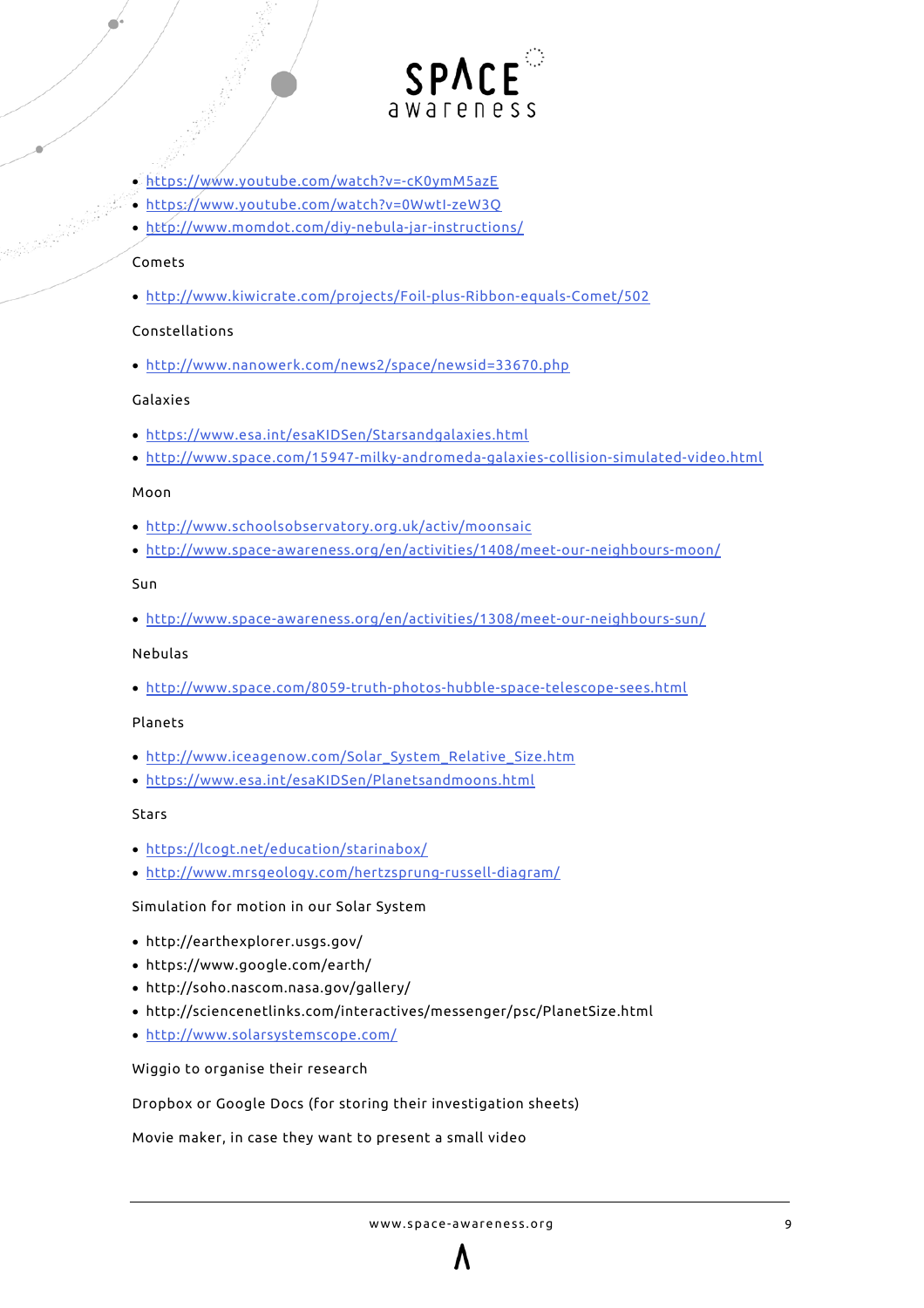

- <http://windows.microsoft.com/el-gr/windows/movie-maker/>
- Dramatic music app. Provides different sounds for plays.
- [https://itunes.apple.com/us/app/dramatic-music-app/id417696249?mt=8&ign](https://itunes.apple.com/us/app/dramatic-music-app/id417696249?mt=8&ign-mpt=uo%3D8)[mpt=uo%3D8](https://itunes.apple.com/us/app/dramatic-music-app/id417696249?mt=8&ign-mpt=uo%3D8)

#### **Tips for a diverse classroom**

- Develop a positive atmosphere in the classroom that promotes excellence. Encourage your students (as a group or individually) to consult you if they have problems during their inquiry. This is also an indirect way to get to know your students and thus tackle assumptions you might have about their learning behaviours and capacities based on their gender or cultural background.
- Encourage teams to communicate and have all of them up-to-date about what others are doing.
- Have high expectations from all your students. Keep an eye on teams and make sure you spot cases in which a student underperforms.
- Encourage the formation of heterogeneous groups across certain characteristics such as gender, race, and level of achievement. You may choose to assign students randomly or ask them to form their own groups.
- Pay attention to the length of time students remain in a group, particularly if the group is not working well.
- Make sure the same students do not always put themselves in the position of leadership. Assigning roles (deliberately or randomly) may assist in ensuring that all students get a chance to take on different responsibilities (manipulating equipment, recording results, reporting back, etc.).
- Take care to reduce cases in which a student may feel isolated. Working in pairs can be a solution in such cases.
- Make sure that you give girls as well as boys opportunities to assume leadership.
- Assign all roles to girls as much as you do to boys.
- Create a cooperative instead of a competitive environment within each group and among groups.

#### **Related careers**

While doing their research, students can get a very brief idea of how scientists search for existing knowledge on a subject.

To further inspire the students and relate their research to the work of an astronomer, you can print out the tags in the *Students\_Tags* file and hand them out to them based on the planet they choose. They can use these tags throughout the activity.

#### **Main skills involved**

• Complex problem solving – Understanding the research questions.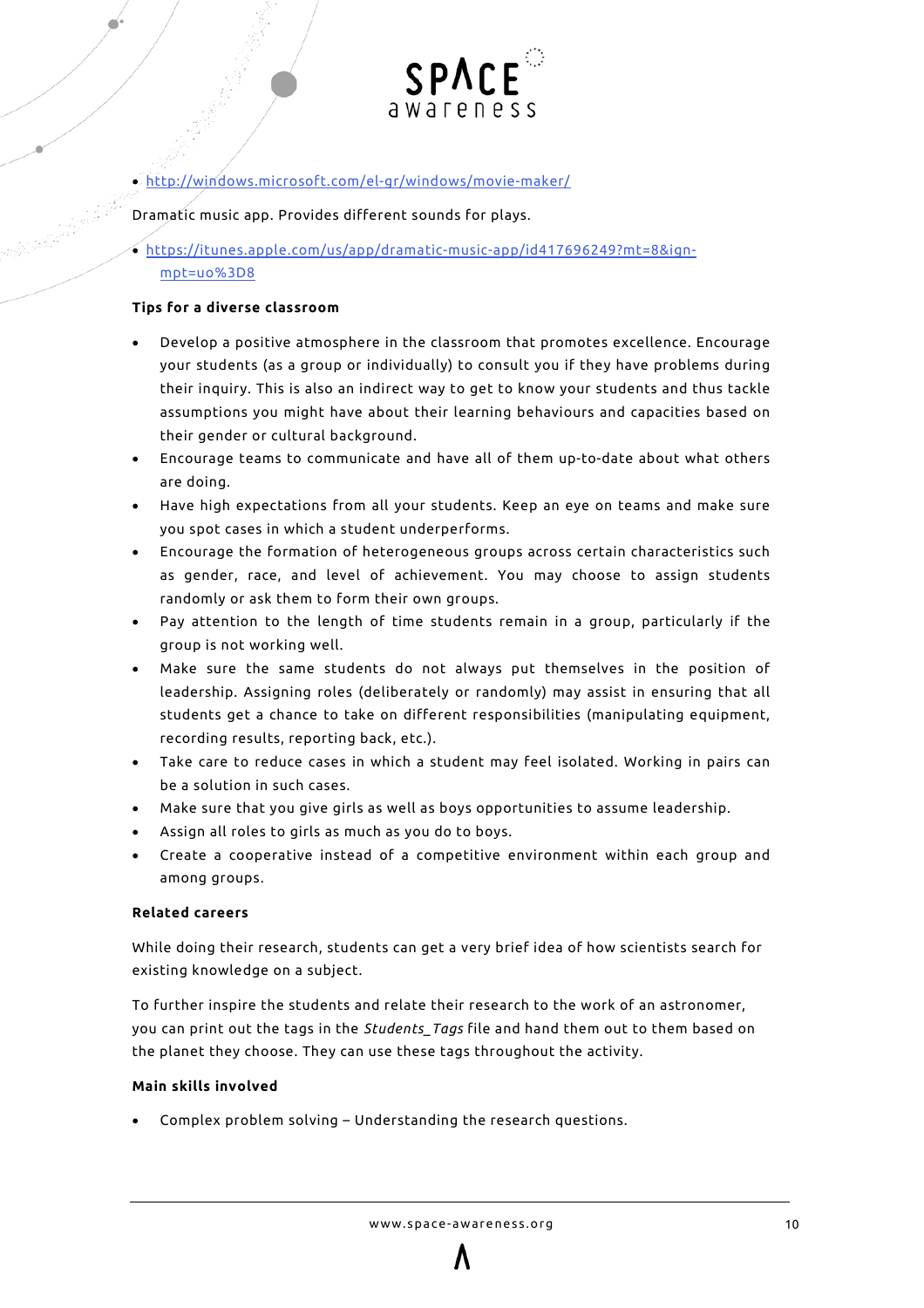

- Critical thinking Using logic and reasoning to understand the investigation plan and its implementation. Proposing modifications if needed and assessing the validity of data received and of the final results of data interpretation.
- Judgment and decision making Considering possible pathways for recognising errors in the experimentation and data manipulation process. Assessing teammates' proposals and opinions.
- Active listening Paying full attention to the opinions of teammates.
- Reading and comprehension Understanding instructions and the relevant theory.
- Monitoring Assessing self-performance and team performance and taking corrective actions if needed.
- Active learning Understanding the implementation process and its relation to the problem at hand. Relating information derived from experimentation and data interpretation to knowledge acquired previously and to the problem at hand.
- Time management Managing experimentation time and not letting the team spend more time than foreseen on the task at hand.
- Systems analysis Understanding the experimental set-up and how each variable affects the experiment. Manipulating and interpreting the data received. Identifying sources of error and proposing refinements in order to overcome them.
- Coordination Cooperation within teams, ensuring harmonious and balanced collaboration.
- Social perceptiveness Being aware of teammates' reactions and understanding why they react as they do.
- Use of science Using scientific rules and methods effectively to perform experimentation and data interpretation.
- Systems evaluation Assessing the experimentation process and understanding whether the experiment has been carried out correctly or not. Being able to take the actions needed to improve or correct performance.
- Use of mathematics Using mathematics to manipulate data and produce final results.
- Quality control analysis Assessing the results derived as well as the quality of the gathered data. Being able to estimate the sources of error in the experiment.

# <span id="page-10-0"></span>**CONCLUSION**

It is now time to take an overall look at the work done so far. Ask your students to do a rehearsal of the puppet show for the entire class. They'll need to review the play and point out any parts they think might need editing. There may be a need to change some things or leave some things out in order for everything to work together. If your students have made any mistakes they failed to notice, make sure you bring them to their attention.

#### **EXTRA GUIDELINES**

**Use of ICT tools**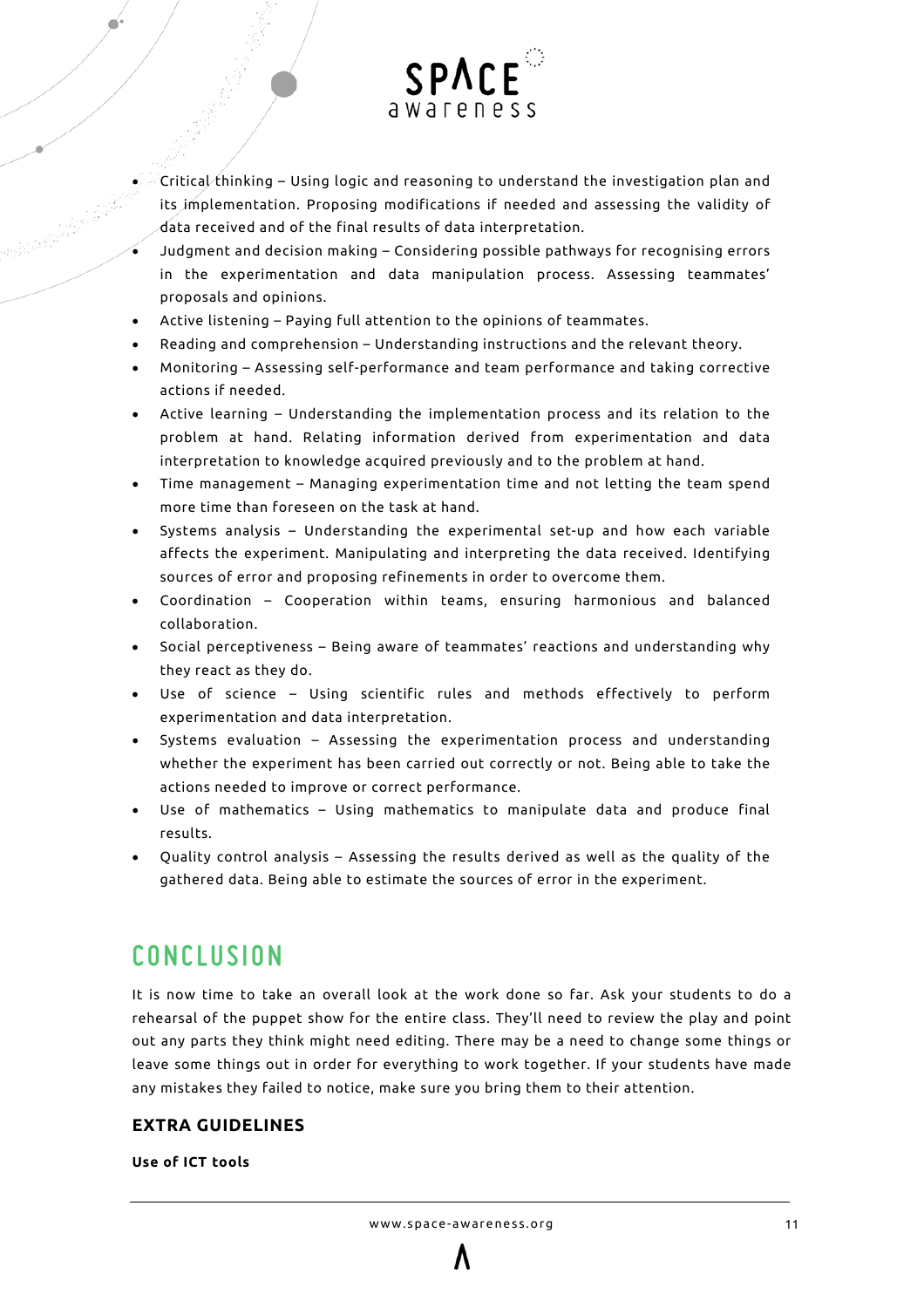

Tools that could be useful in the conclusion phase are as follows:

- Online collaboration documents for sharing inputs and ideas (Google Docs)
- Shared space (Dropbox)
- Virtual classroom walls (Padlet, Popplet) (for reflecting on the conceptualisation phase)
- Study cards (Studyblue) (for reflecting on the conceptualisation phase)

#### **Tips for a diverse classroom and ensuring gender balance**

- Encourage students to include multiple perspectives and consider alternative explanations.
- Don't allow students to be interrupted or intimidated.
- Encourage hesitant students to speak their mind and show them you are especially interested in what they have to say.
- Give students time to draw their conclusions and be sure that you are paying attention to all of them equally.
- Refer to a silent student's work in an affirming way.
- Credit a quiet student by making her or him the expert for a task.
- Ask all students to take turns in forming conclusions.

#### **Main skills involved**

- Critical thinking Assessing the results derived in order to draw the correct conclusion. Considering alternative explanations.
- Active listening Paying attention to the opinions of classmates and taking into account their proposals.
- Reading and comprehension Referring to the literature and relevant theory in order to draw conclusions.
- Speaking Communicating conclusions to teammates based on thoughts and solid arguments.
- Monitoring Assessing other teammates' arguments and their degree of contribution to the team. Encouraging quiet teammates to participate more.
- Active learning Paying attention to classmates and combining opinions to draw correct conclusions.
- Writing Being able to produce a written report of the experimentation process and how the team came to its conclusions based on scientific knowledge and rational arguments.
- Systems analysis Being able to comment on the overall quality of the experiment and deciding on whether it was successful or not based on the conclusions drawn.
- Social perceptiveness Being aware of teammates' reactions and understanding why they react as they do. Understanding if all teammates agree with the team's conclusions and if not, then why.
- Use of science Using scientific rules and prior and new knowledge in order to draw conclusions based on the data gathered and rational arguments.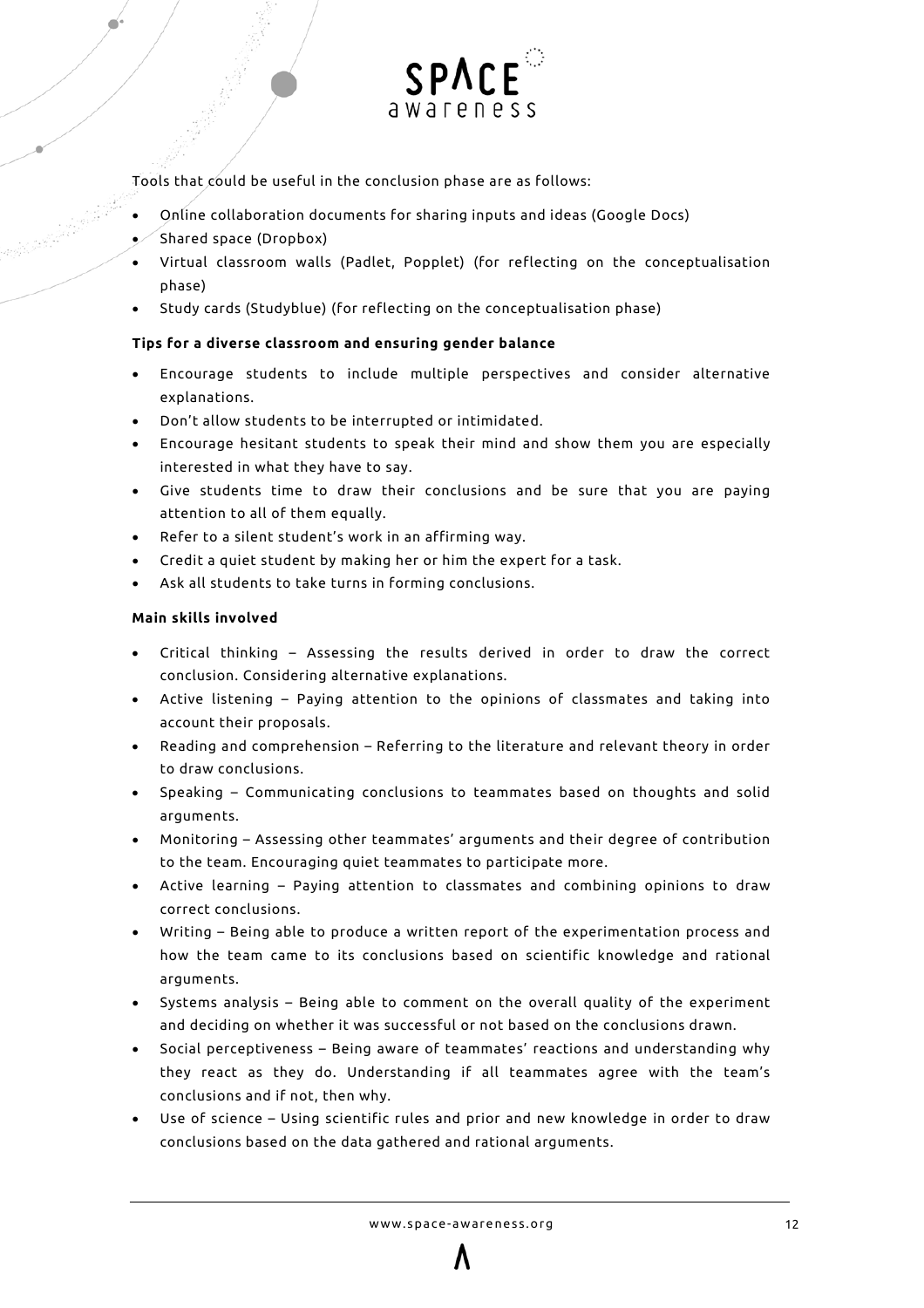

• Systems evaluation – Being able to draw conclusions on the overall experimental process.

# <span id="page-12-0"></span>**DISCUSSION**

#### <span id="page-12-1"></span>**Communication**

This part of the activity is where the puppet show is presented to the audience. The play can take place in a classroom, at a science festival, or anywhere else the students want.

"How about making some invitations or posters for our show?

Should we document our play?

How will we know if the audience enjoyed the show?"

Ask your students to brainstorm on how to collect information about the effect their play had on the audience. They can make a small questionnaire or have some members of the team interact with the visitors and ask them their opinion about the play. Photos are always a nice way to keep record of an event. Make sure that the students are aware of their duties on and behind the stage, under your supervision and guidance. When it comes to assessing the impact of the puppet show, ask your students to question the audience members about the scientific knowledge they obtained from the play.

#### <span id="page-12-2"></span>**Reflection**

Encourage your students to reflect on the experience of organising a puppet show about the wonders of the Universe. Help them to identify barriers and difficulties they faced or things they could have done better. Encourage them to refer, also, to the success factors.

"Did you enjoy making the puppet show?

What was the most interesting thing you learned?

Do you think your show helped the students in the audience learn about the Universe?"

#### **EXTRA GUIDELINES**

#### **Use of ICT tools**

- Presentation tools (MS PowerPoint, Open Office Impress, Prezi)
- Movie- and animation-making tools (Windows Movie Maker, Animoto)
- Photo-sharing and editing tools (Picasa, Instagram, Snapchat, Flickr, Photobucket)

#### **Tips for a diverse classroom and ensuring gender balance**